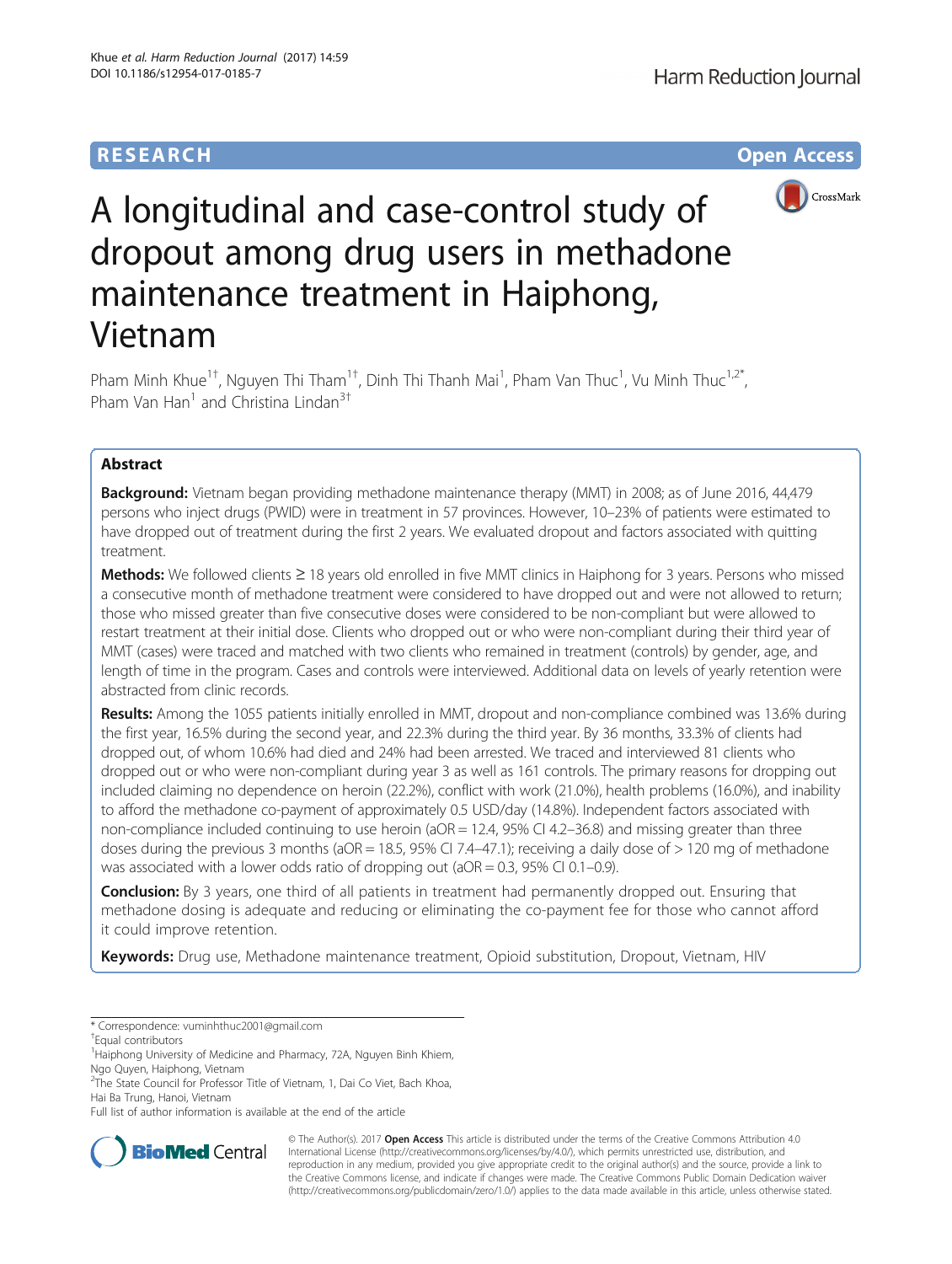# Background

People who inject drugs (PWID) account for more than half of all people infected with HIV in Vietnam [[1, 2](#page-7-0)]. The HIV prevalence among those who inject drugs is estimated to be 33% and ranges from 3 to 58% in different provinces [\[3](#page-7-0)]. Methadone maintenance therapy (MMT) became available in Vietnam in 2008, with the first pilot clinics opening in Haiphong and Ho Chi Minh City [\[4](#page-7-0)]. MMT has been shown to reduce transmission of HIV and other blood-borne infections, improve the health and quality of life of those addicted to opiates, and support reintegration into the community [[5](#page-7-0)–[8](#page-7-0)].

The total number of PWID in Vietnam is estimated to be around 260,000, about 10,000 of whom reside in Haiphong, the third largest city in the country [\[9](#page-7-0)]. Between 2008 and 2010, more than 2500 PWID in Haiphong were enrolled in the three available MMT clinics [[10](#page-7-0)]; in 2011, five new clinics were opened, and since then, 1055 additional clients have started treatment [[11\]](#page-7-0). Pregnant women, persons who are HIV infected, and those who have families that support their enrolment are given preference to enroll in MMT programs [[4, 12\]](#page-7-0). Haiphong is divided into 14 districts, and patients can only receive methadone in the district in which they or their family are registered. Clients are required to attend the clinic daily to receive their dose. After 1 year of treatment, patients can start reducing their dose in an effort to discontinue methadone, but most continue on maintenance therapy [[12\]](#page-7-0).

Initial data from the MMT pilot program in Haiphong and Ho Chi Minh City showed a promising impact of methadone on individual patients' lives [[7\]](#page-7-0), and the government hoped that greater availability of treatment could help limit HIV transmission in the country as a whole [\[13](#page-7-0)]. In June 2013, 61 methadone clinics were providing treatment to nearly 14,000 drug users; the Ministry of Health set a target of treating 80,000 drug users by 2015 [\[4\]](#page-7-0). To help finance this expansion, clients at many clinics were required to pay for a substantial part of MMT services. In Haiphong, for example, clients pay 10,000 VND (about 0.50 USD) daily or nearly 15 USD every month [[8, 14](#page-7-0)].

An evaluation of Haiphong's MMT program in 2008 revealed that dropout rates were low, only about 6% during the first 6 months of treatment [[15\]](#page-7-0) and much less than among MMT clients in the nearby countries of China and Malaysia [[16](#page-7-0)–[18\]](#page-7-0). However, later unpublished data from clinics indicated that dropout rates were higher, from 10 to 23% during the first 2 years, although still less than in other countries. Nevertheless, a more detailed understanding of factors associated with retention would substantially contribute to the development of appropriate interventions to improve the MMT program in Vietnam. Therefore, we performed a longitudinal study of clients in MMT clinics in Haiphong to measure retention rates over a 3-year period and to identify reasons for dropping out.

# Methods

# Study subjects and sampling

We evaluated patients enrolled from August 2011 to July 2012 in five newly opened MMT clinics in Haiphong and followed them for up to 36 months. The Vietnamese national methadone treatment policy states that clients must obtain methadone at the clinic site daily; those who miss more than five consecutive doses but less than 30 in 1 month are allowed to return for treatment but have to restart methadone at the initiation dose. Those who miss more than 30 consecutive days are considered to have dropped out and are not allowed to re-enroll in a drug substitution program.

We performed two different evaluations. Based on clinic records, we first determined the number and proportion of clients each year who discontinued treatment for more than five consecutive doses and of those who permanently dropped out. Secondly, we identified and attempted to trace those clients who had completed 2 years of treatment but during their third year had either permanently dropped out or had missed more than five consecutive doses. We did not trace clients who dropped out during their first 2 years of MMT, because we were interested in factors associated with longer term retention.

After 2 years of MMT, 819 clients remained in the program. During the subsequent 12 months, 68 clients missed more than five consecutive doses but had returned to treatment, and 115 clients had permanently dropped out; we attempted to locate all 183 of these clients. For each client who had either dropped out or had been non-compliant, and who could be traced and interviewed (case), we identified two clients who remained in treatment throughout their third year of MMT, matching by sex, age, and period of initial enrolment (controls).

Individual interviews of clients who dropped out and who were retained were conducted by research staff at a private location separate from the MMT clinic. The questionnaire included structured items about demographics, use of heroin during the last month of MMT, other drug use, distance from home to the clinic, and whether the client had friends who were using opiates, among other questions. Cases were also asked to respond to close-ended questions about reasons why they had dropped out of treatment. Information on most recent methadone dose, results of hepatitis C and B and HIV testing, and anti-retroviral treatment was abstracted from clinic records.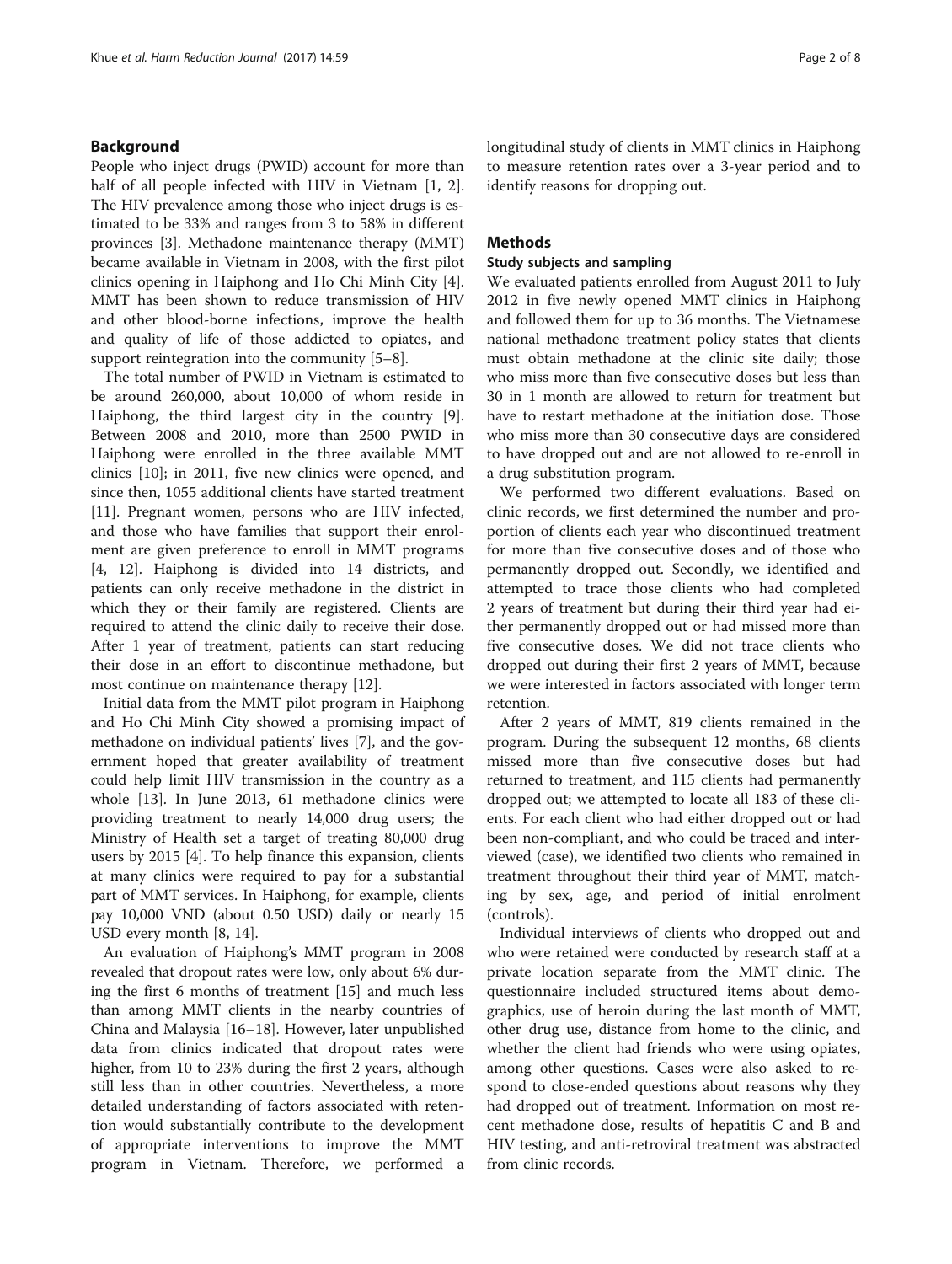## Analysis

Data were analyzed in Stata (v. 10.0). The proportion of clients who missed more than five consecutive doses and who permanently dropped out during each 12-month period was calculated. Characteristics of those who dropped out during their third year of MMT and of controls were analyzed using frequency distributions. Factors associated with a combined dropout variable (either missing more than five doses or permanently dropping out) between 24 and 36 months of treatment were determined using univariate logistic regression. Factors associated with the combined dropout variable at  $p \leq 0.20$  on univariate analysis were included in a multivariable logistic regression model. Model fitness was assessed by using the linktest and the Hosmer-Lemeshow test.

## Ethical approval

The protocol was approved by the Committee on Human Subjects of the University of California, San Francisco; the Institutional Review Board of the Haiphong University of Medicine and Pharmacy; and the US Centers for Disease Control Global AIDS Program Associate Director of Science. Cases and controls provided written informed consent to be interviewed and to have their medical records abstracted.

# Results

Among 1055 clients initially enrolled, 111 (10.5%) permanently dropped out and 32 (3.0%) missed greater than five doses during the first year of MMT (Table 1). Among the 944 patients who were on treatment at the start of the second year, 124 (13.1%) dropped out and 32 (3.4%) missed more than five doses during the following 12 months; 819 clients were in treatment at 24 months, of whom 115 (14.0%) dropped out and 68 (8.3%) missed more than five consecutive doses during the subsequent year. Over the 3-year period, a total of 350 (33.2%) clients had permanently dropped out. Reasons for dropout that were recorded on clinic records are shown in Table 1. A total of 37 (10.6%) had died, 84 (24.0%) had been arrested, 25 (7.1%) had transferred to another clinic, and reasons were unknown for 138 (39.4%).

We attempted to locate all 115 persons who had permanently dropped out during their third year of MMT, of whom we were able to locate and interview 28 (24.3%); we also tried to trace all 68 who had missed more than five consecutive doses during the same period, of whom 53 (77.9%) were traced; therefore, we interviewed 81 cases. We also interviewed 161 matched controls still in treatment. Characteristics of cases and controls are shown in Table [2](#page-3-0). Almost all (97.9%) clients interviewed were male; slightly less than one half were unemployed. Those who dropped out had slightly lower levels of education, with 71.4% having completed secondary school or less, compared to 50.7% of those who were retained in treatment; they were also more likely to have children (78.7 versus 58.4%). The mean methadone dose of those who permanently dropped out (79.4 mg/day) and those who missed more than five doses (57.1 mg/day) were lower than among those who continued treatment (111.7 mg/day).

Characteristics associated with dropping out either permanently or for more than 5 days are shown in Table [3](#page-4-0) and include continuing to use heroin (odds ratio  $[OR] = 8.92$ , 95% CI 3.96–20.13,  $p < 0.001$  and selfreport of a mental health issue  $(OR = 1.9, 95\% \text{ CI})$ 1.1–3.29,  $p = 0.021$ ). Those who were not married  $(OR = 0.49, 95\% \text{ CI } 0.28-0.86, p = 0.013)$  were HIV infected (OR = 0.33, 95% CI 0.33–0.65,  $p = 0.001$ ), and those who received  $>60$  mg/day of methadone were less likely to drop out. Factors independently associated with dropping out were continuing to use heroin during the last month of MMT (adjusted OR  $[aOR] = 12.4$ ; 95% CI 4.2–36.8,  $p < 0.01$ ) and receiving a low dose of methadone (<60 mg/day).

|                                  | $(N = 1055)$ | $0-12$ months                   |              |                                       | $(N = 944)$ | 13–24 months                    |              |                                       | $(N = 819)$ | $25-36$ months                      |              |                                           | Total<br>dropped    |        |
|----------------------------------|--------------|---------------------------------|--------------|---------------------------------------|-------------|---------------------------------|--------------|---------------------------------------|-------------|-------------------------------------|--------------|-------------------------------------------|---------------------|--------|
|                                  |              | Dropped out<br>$N = 111; n (%)$ |              | Missed $>$ 5 doses<br>$N = 32; n (%)$ |             | Dropped out<br>$N = 124; n$ (%) |              | Missed $>$ 5 doses<br>$N = 32; n (%)$ |             | Dropped out<br>$N = 115$ ; n $(\%)$ |              | Missed $>$ 5 doses<br>$N = 68$ ; n $(\%)$ | out over<br>3 years |        |
| All                              | 111          | (10.5)                          | 32           | (3.0)                                 | 124         | (13.1)                          | 32           | (3.4)                                 | 115         | (14.0)                              | 68           | (8.3)                                     | 350                 | (33.2) |
| Reasons for dropout <sup>d</sup> |              |                                 |              |                                       |             |                                 |              |                                       |             |                                     |              |                                           |                     |        |
| Death                            | 21           | (18.9)                          | $\Omega$     | (0.0)                                 | 9           | (7.3)                           | $\Omega$     | (0.0)                                 |             | (6.1)                               | $\mathbf{0}$ | (0.0)                                     | 37                  | (10.6) |
| Arrest                           | 26           | (23.4)                          | $\mathbf 0$  | (0.0)                                 | 38          | (30.6)                          | $\mathbf{0}$ | (0.0)                                 | 20          | (17.4)                              | 3            | (4.4)                                     | 84                  | (24.0) |
| Transfer to another clinic       |              | (9.9)                           | $\mathbf{0}$ | (0.0)                                 |             | (5.6)                           | $\mathbf 0$  | (0.0)                                 |             | (6.1)                               | $\mathbf{0}$ | (0.0)                                     | 25                  | (7.1)  |
| Other <sup>b</sup>               | 12           | (10.8)                          |              | (15.6)                                | 11          | (8.9)                           |              | (21.9)                                | 43          | (37.4)                              | 50           | (73.5)                                    | 66                  | (18.9) |
| Not listed                       | 41           | (36.9)                          | 27           | (84.4)                                | 59          | (47.6)                          | 25           | (78.1)                                | 38          | (33.0)                              | 15           | (22.1)                                    | 138                 | (39.4) |

Table 1 Dropout among patients in methadone treatment during 3 years of following-up in Haiphong, Vietnam (2012–2014)

<sup>a</sup>Based on clinical records

<sup>b</sup>Family conflicts, side effects, demotivated, and travel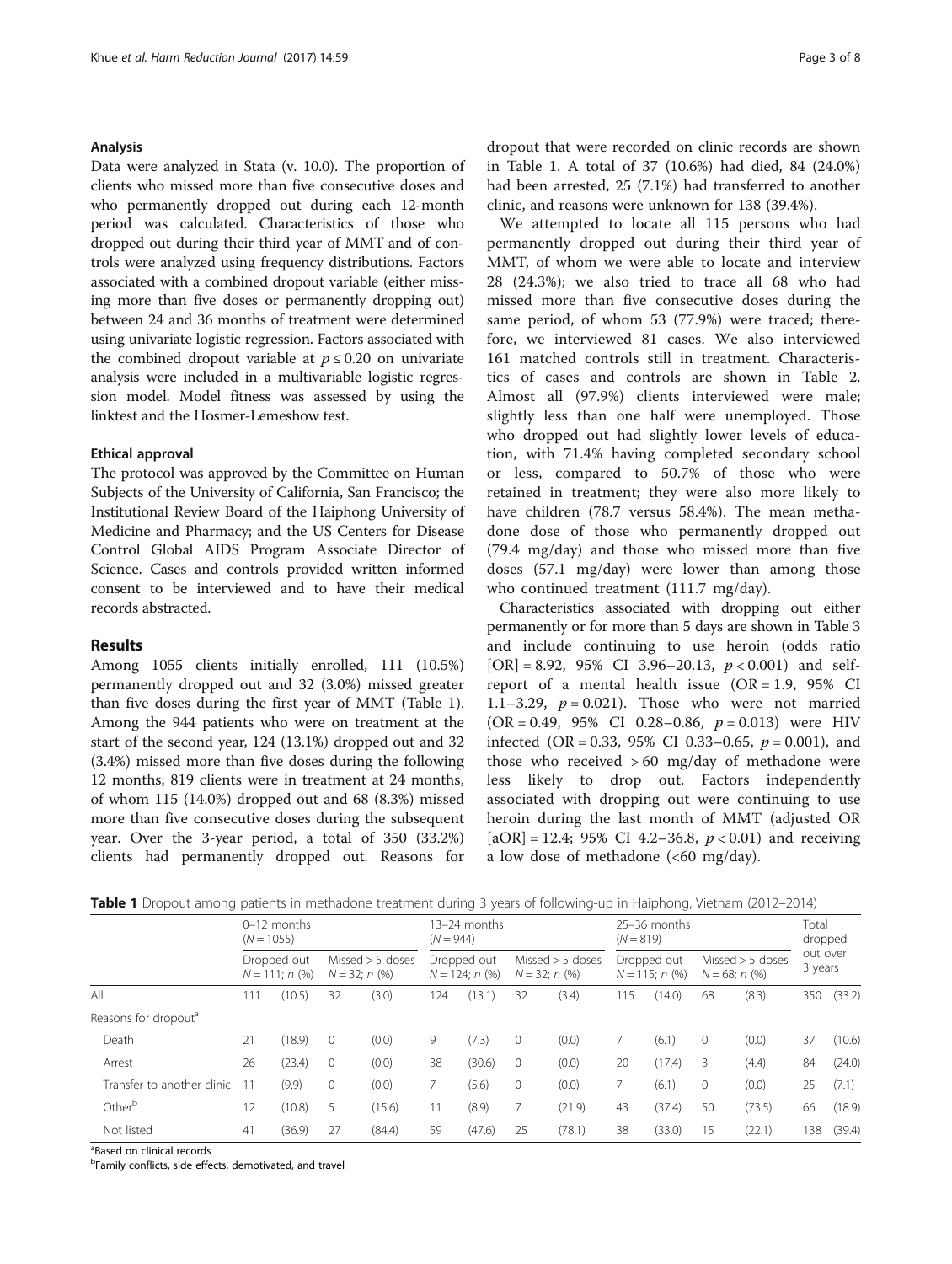| Variable                                                   | Cases                          |        | Controls                              |        |                                  |        |
|------------------------------------------------------------|--------------------------------|--------|---------------------------------------|--------|----------------------------------|--------|
|                                                            | Dropped out<br>$N = 28; n (%)$ |        | $Missed > 5$ doses<br>$N = 53; n (%)$ |        | In treatment<br>$N = 161; n (%)$ |        |
| Demographic characteristics                                |                                |        |                                       |        |                                  |        |
| Age, years                                                 |                                |        |                                       |        |                                  |        |
| $24 - 30$                                                  | 5                              | (17.9) | 6                                     | (11.3) | 20                               | (12.4) |
| $31 - 40$                                                  | 17                             | (60.7) | 27                                    | (50.9) | 85                               | (52.8) |
| $41 - 50$                                                  | 6                              | (21.4) | 14                                    | (26.4) | 43                               | (26.7) |
| $51 - 59$                                                  | $\mathbf 0$                    | (0.0)  | 6                                     | (11.3) | 13                               | (8.1)  |
| Mean, years (SD)                                           | 36.7                           | (5.5)  | 39.6                                  | (7.4)  | 38.4                             | (7)    |
| Male                                                       | 27                             | (96.4) | 52                                    | (98.1) | 158                              | (98.1) |
| Educational level completed                                |                                |        |                                       |        |                                  |        |
| Primary school                                             | $\overline{2}$                 | (7.1)  | 3                                     | (5.7)  | 15                               | (9.4)  |
| Secondary school                                           | 18                             | (64.3) | 20                                    | (37.7) | 66                               | (41.3) |
| High school                                                | 6                              | (21.4) | 28                                    | (52.8) | 73                               | (45.6) |
| College/university or higher                               | $\overline{2}$                 | (7.1)  | $\overline{2}$                        | (3.8)  | 6                                | (3.8)  |
| Marital status                                             |                                |        |                                       |        |                                  |        |
| Single                                                     | $\overline{7}$                 | (25)   | 10                                    | (18.9) | 56                               | (34.8) |
| Married                                                    | 17                             | (60.7) | 37                                    | (69.8) | 80                               | (49.7) |
| Separated/divorced/widowed                                 | $\overline{4}$                 | (14.3) | 6                                     | (11.3) | 25                               | (15.5) |
| Live with family                                           | 25                             | (89.3) | 51                                    | (96.2) | 153                              | (95)   |
| Have children                                              | 6                              | (21.4) | 12                                    | (22.6) | 67                               | (41.6) |
| Unemployed                                                 | 12                             | (42.9) | 23                                    | (43.4) | 62                               | (38.5) |
| Methadone treatment                                        |                                |        |                                       |        |                                  |        |
| Distance from house to the MMT clinic, mean (SD), km       | 3.9                            | (1.9)  | 5.6                                   | (7.4)  | 3.9                              | (3.1)  |
| Most recent methadone maintenance dose, mg/day             |                                |        |                                       |        |                                  |        |
| $5 - 59$                                                   | 9                              | (33.3) | 34                                    | (64.2) | 43                               | (26.7) |
| $60 - 119$                                                 | 11                             | (40.7) | 14                                    | (26.4) | 62                               | (38.5) |
| 120-380                                                    | $\overline{7}$                 | (25.9) | 5                                     | (9.4)  | 56                               | (34.8) |
| Mean(SD)                                                   | 79.4                           | (44)   | 57.1                                  | (43.5) | 111.7                            | (78.8) |
| Drug and alcohol use <sup>a</sup>                          |                                |        |                                       |        |                                  |        |
| Used heroin in the last month of MMT                       | 11                             | (39.3) | 17                                    | (32.1) | 9                                | (5.6)  |
| Used other drugs in the last month of MMT                  | 0                              | (00)   | 3                                     | (5.7)  | 13                               | (8.1)  |
| Drank alcohol during the last 3 months of MMT              | 21                             | (75)   | 34                                    | (64.2) | 101                              | (62.7) |
| Medical history                                            |                                | (17.9) |                                       |        |                                  | (36.6) |
| HIV sero-positive                                          | 5                              |        | 8                                     | (15.1) | 59                               |        |
| HbsAg positive                                             | $\overline{4}$                 | (14.3) | 5                                     | (9.4)  | 14                               | (8.7)  |
| HCV positive                                               | 8                              | (28.6) | 25                                    | (47.2) | 73                               | (45.3) |
| Self-reported mental health problems in the last 3 monthsb | 13                             | (46.4) | 38                                    | (71.7) | 76                               | (47.2) |
| Have current friends who use drugs                         | 13                             | (46.4) | 28                                    | (52.8) | 97                               | (60.2) |

<span id="page-3-0"></span>Table 2 Comparison of those who missed greater than five consecutive doses, who dropped out completely, and who were retained on methadone between 27 and 36 months of treatment in Haiphong (2014)

<sup>a</sup>Prior to dropping out

b Symptoms of anxiety, depression, and suicidal ideation or attempt

Among the 81 clients who dropped out and were interviewed, the most common reason given for discontinuing treatment was lack of continued dependence on heroin (22.2%) (Table [4](#page-5-0)). Many also felt that going to the clinic on a daily basis interfered with their work (12.0%), 16.0% had a health problem that prevented regular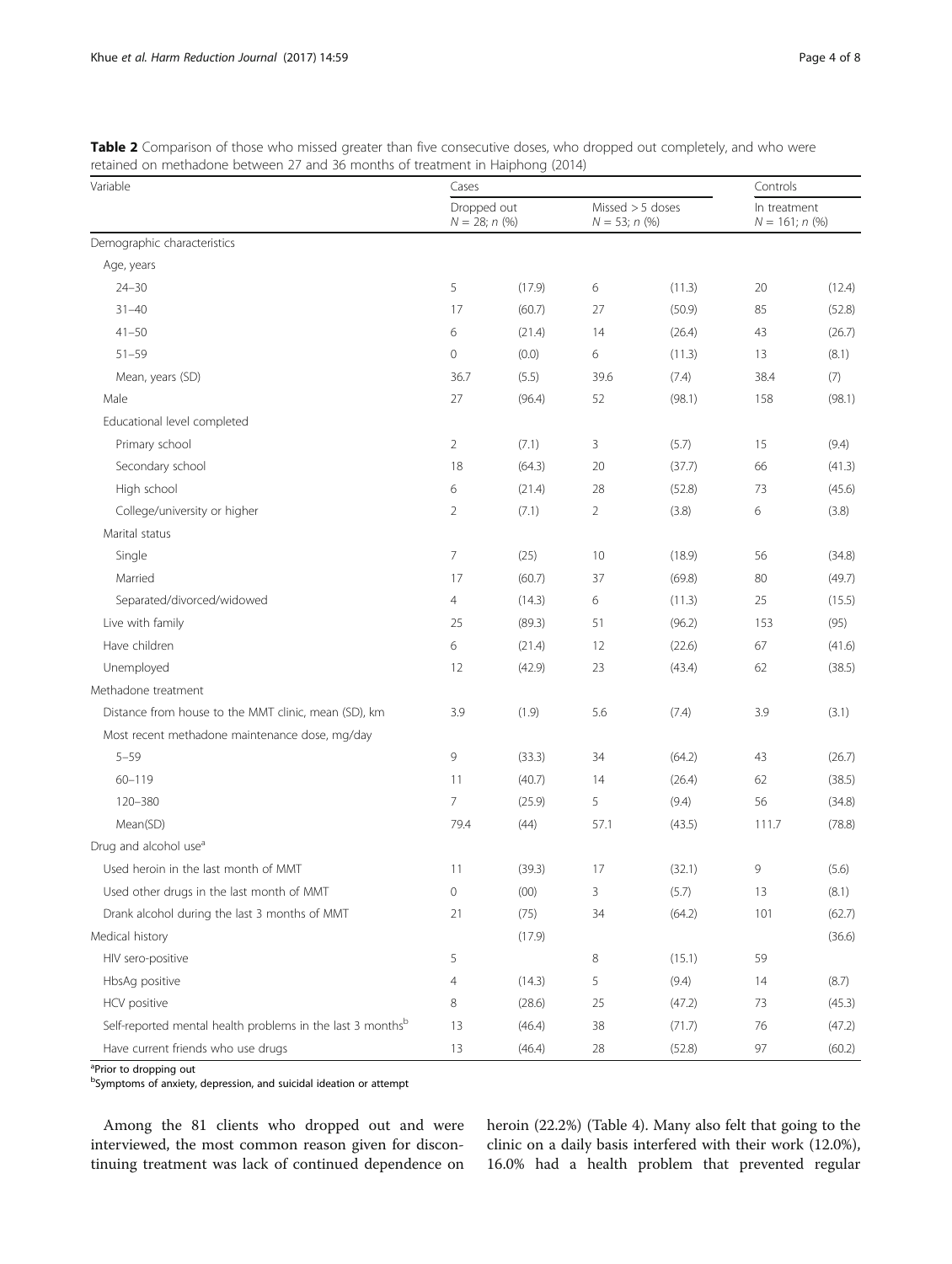| Page 5 o |  |
|----------|--|
|          |  |

<span id="page-4-0"></span>

| <b>Table 3</b> Factors associated with methadone non-compliance (either dropped out or missed < 5 days) during 27–36 months of |  |  |
|--------------------------------------------------------------------------------------------------------------------------------|--|--|
| treatment in Haiphong (2014); $N = 242$                                                                                        |  |  |

| Variable                                             | Crude OR<br>(95% CI) |                  | $\overline{p}$ | Adjusted OR<br>(95% CI) |                  | $\overline{p}$ |
|------------------------------------------------------|----------------------|------------------|----------------|-------------------------|------------------|----------------|
| Age, years                                           |                      |                  |                |                         |                  |                |
| $24 - 40$                                            | Ref                  |                  |                |                         |                  |                |
| $41 - 59$                                            | 0.89                 | $(0.50 - 0.56)$  | 0.677          |                         |                  |                |
| Gender                                               |                      |                  |                |                         |                  |                |
| Female                                               | Ref.                 |                  |                |                         |                  |                |
| Male                                                 | 0.75                 | $(0.12 - 0.58)$  | 0.755          |                         |                  |                |
| Educational level completed                          |                      |                  |                |                         |                  |                |
| Secondary school and lower                           | Ref.                 |                  |                |                         |                  |                |
| High school and higher                               | 0.91                 | $(0.53 - 0.55)$  | 0.718          |                         |                  |                |
| Marital status                                       |                      |                  |                |                         |                  |                |
| Married                                              | Ref.                 |                  |                | Ref                     |                  |                |
| Single/widowed/divorced/separated                    | 0.49                 | $(0.28 - 0.86)$  | 0.013          | 0.67                    | $(0.24 - 1.86)$  | 0.440          |
| Have children                                        |                      |                  |                |                         |                  |                |
| No                                                   | Ref.                 |                  |                | Ref                     |                  |                |
| Yes                                                  | 2.50                 | $(1.36 - 0.59)$  | 0.003          | 2.84                    | $(0.88 - 9.14)$  | 0.081          |
| Distance from house to the MMT clinic, mean (SD), km | 1.06                 | $(0.99 - 0.13)$  | 0.054          | 1.07                    | $(0.96 - 1.20)$  | 0.228          |
| Most recent methadone dose (mg/day)                  |                      |                  |                |                         |                  |                |
| $5 - 59$                                             | Ref.                 |                  |                | Ref                     |                  |                |
| $60 - 119$                                           | 0.40                 | $(0.22 - 0.76)$  | 0.005          | 0.40                    | $(0.17 - 0.94)$  | 0.036          |
| 120-380                                              | 0.36                 | $(0.10 - 0.46)$  | < 0.001        | 0.28                    | $(0.09 - 0.86)$  | 0.026          |
| Number of doses of methadone missed, last 3 months   |                      |                  |                |                         |                  |                |
| No missed doses                                      | Ref.                 |                  |                | Ref                     |                  |                |
| $1-3$ doses                                          | 3.61                 | $(1.66 - 7.87)$  | 0.001          | 2.21                    | $(0.86 - 5.66)$  | 0.098          |
| $>$ 3 doses                                          | 24.4                 | $(10.83 - 4.98)$ | < 0.001        | 18.48                   | $(7.25 - 47.09)$ | < 0.001        |
| Used heroin during last month of MMT                 |                      |                  |                |                         |                  |                |
| No                                                   | Ref.                 |                  |                | Ref                     |                  |                |
| Yes                                                  | 8.92                 | $(3.96 - 20.13)$ | < 0.001        | 12.40                   | $(4.19 - 36.75)$ | < 0.001        |
| Have current friends who use drugs                   |                      |                  |                |                         |                  |                |
| No                                                   | Ref.                 |                  |                | Ref                     |                  |                |
| Yes                                                  | 0.68                 | $(0.39 - 1.16)$  | 0.154          | 0.62                    | $(0.29 - 1.31)$  | 0.207          |
| HIV status                                           |                      |                  |                |                         |                  |                |
| Negative                                             | Ref.                 |                  |                | Ref                     |                  |                |
| Positive                                             | 0.33                 | $(0.17 - 0.65)$  | 0.001          | 1.06                    | $(0.39 - 2.93)$  | 0.907          |
| Self-reported mental health problems, last 3 months  |                      |                  |                |                         |                  |                |
| No                                                   | Ref.                 |                  |                | Ref                     |                  |                |
| Yes                                                  | 1.90                 | $(1.10 - 3.29)$  | 0.021          | 0.99                    | $(0.45 - 2.17)$  | 0.983          |

attendance, and 14.8% stated that they were unable to afford the cost of treatment.

# Discussion

This is one of the few studies to systematically evaluate long-term dropout of clients in methadone treatment in Vietnam. Two thirds of all patients who initiated

treatment remained in the program after 3 years. Since the rollout of MMT in Vietnam, only a few other studies have evaluated dropout rates, but they have been over short periods of follow-up [\[8, 19\]](#page-7-0). A 2009 study of MMT clinics in Haiphong and Ho Chi Minh City found 10% of clients failed to return during the first 9 months, similar to the 11% dropout we found during the first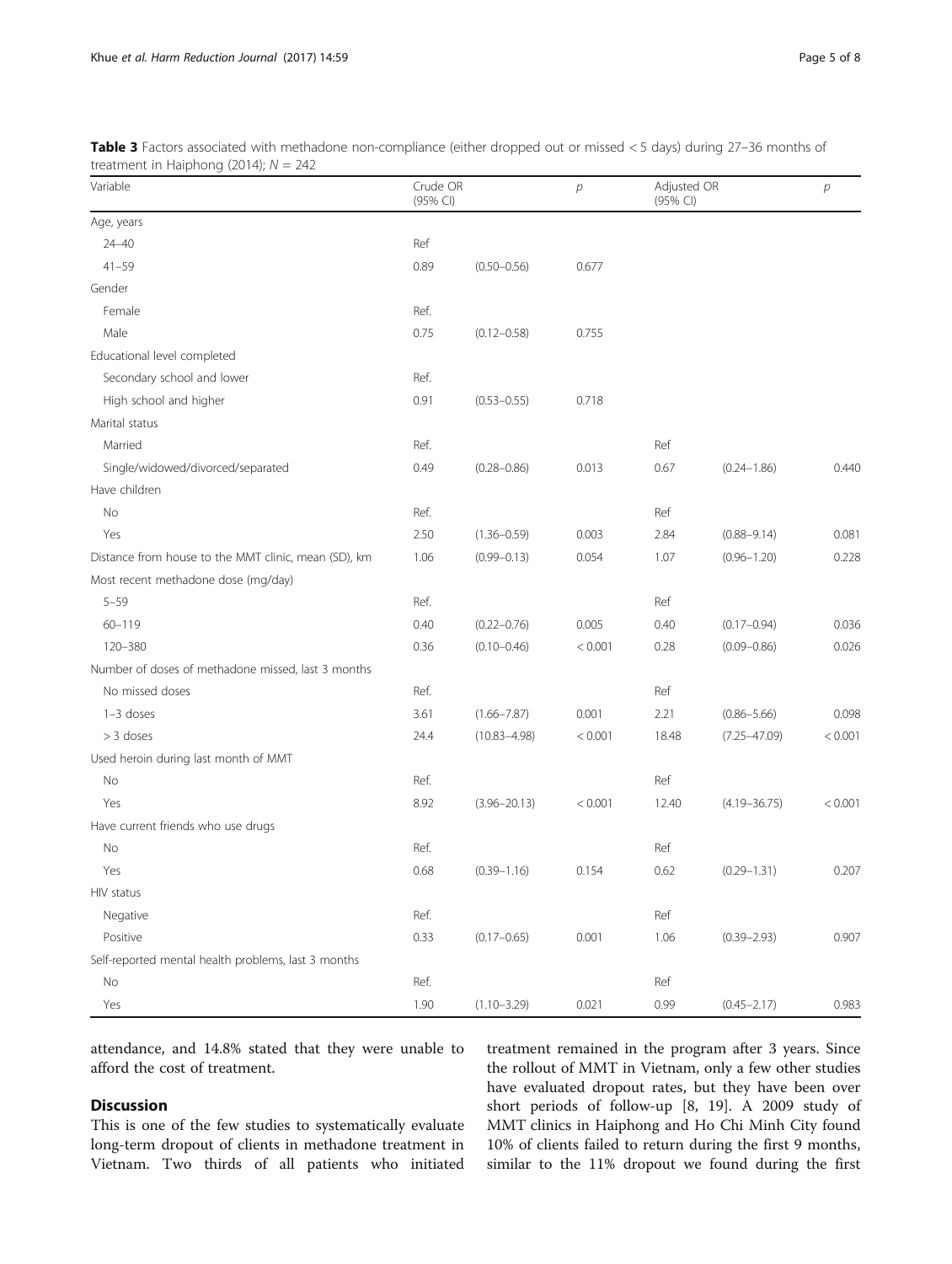| Reasons                                            | Dropped out<br>$N = 28 n$ (%) |        | Missed $>$ 5 doses<br>$N = 53 N$ (%) |        | All<br>$N = 81 N$ (%) |        |
|----------------------------------------------------|-------------------------------|--------|--------------------------------------|--------|-----------------------|--------|
| I am not dependent on heroin anymore               | 12                            | (42.9) |                                      | (13.2) | 19                    | (23.5) |
| Intentionally want to quit dependence on methadone | $\mathbf{0}$                  |        | 4                                    | (7.5)  | $\overline{4}$        | (4.9)  |
| Cannot tolerate side effects of methadone          |                               | (3.6)  |                                      | (1.9)  | 2                     | (2.5)  |
| Demotivated, methadone treatment is too long       |                               | (3.6)  |                                      | (1.9)  | 2                     | (2.5)  |
| Time required for MMT conflicts with work          | 4                             | (14.3) | 12                                   | (22.6) | 17                    | (21.0) |
| Cannot afford methadone fee                        | 6                             | (21.4) | 6                                    | (11.3) | 12                    | (14.8) |
| Have a health problem and cannot get to clinic     |                               | (3.6)  | 12                                   | (22.6) | 13                    | (16.0) |
| Gave birth/unavailable for methadone               | $\Omega$                      |        |                                      | (1.9)  |                       | (1.2)  |
| Family conflict                                    |                               | (3.6)  | 3                                    | (5.7)  | 4                     | (4.9)  |
| Moved away                                         |                               | (3.6)  | $\Omega$                             |        |                       | (1.2)  |
| Extended travel away from city                     | 0                             |        | 3                                    |        | 3                     |        |
| Arrested                                           | $\Omega$                      |        | 3                                    |        | 3                     |        |
| No reason given                                    |                               | (3.6)  | 0                                    |        |                       | (1.2)  |

<span id="page-5-0"></span>Table 4 Reasons for quitting methadone maintenance treatment, based on individual interviews<sup>\*\*</sup>

\*\*Based on interviews with 81 persons who dropped out between 25 and 36 months

year [[5, 19\]](#page-7-0); another study of six pilot MMT programs found a 2-year dropout of 22% [[5\]](#page-7-0). Most studies from other countries in the region also report retention during the first year, except for an evaluation conducted in China that followed clients for up to 6 years; the proportion of clients who remained in treatment after 36 months was 66%, similar to our study [\[17, 20\]](#page-7-0).

Our 1-year dropout rate was considerably lower than that reported from other countries in the region and from some western countries [\[16](#page-7-0), [18](#page-7-0), [21, 22\]](#page-7-0). In Malaysia, 38% of clients dropped out by 12 months [[16\]](#page-7-0), and in China, 73% failed to be retained after 1 year [[18, 23](#page-7-0)]. Others studies from the west and Israel found 1-year dropout rates to range from 27 to 40% [[22, 24, 25\]](#page-7-0). In contrast, a study from Germany found 6-year dropout rates to be very low, less than 25%, but this could be attributed to the fact that buprenorphine as well as methadone were available and that most clients received treatment from private physicians' offices [[26\]](#page-7-0). Retention of clients in methadone programs in Vietnam may be higher than in other countries because of the careful vetting of Vietnamese drug users before they are allowed to access treatment [[4, 8](#page-7-0)]. Those permitted to enter methadone programs must demonstrate stable family or other support systems that a priori may ensure their adherence. Potential clients must also have identity cards and be officially certified as drug users with the local authorities. These policies deter less stable individuals from seeking treatment, including internal migrants, those who are indigent, and those involved in any type of criminal activity. The selection process for MMT in Vietnam has been slightly relaxed since mid-2015; prospective clients are now required to present only a household registration or an identification card but still need to pay some of the cost of methadone treatment. In Haiphong, MMT clinics have recently removed the requirement for identity cards, and this has helped to increase the number of PWID who are receiving drug substitution.

We found that the factors most strongly associated with MMT dropout were continued use of heroin while taking methadone and being administered a methadone dose of less than 60 mg/day. Numerous studies have demonstrated relationships between both continued drug use and inadequate methadone dosing and poor retention. Higher doses of methadone have been shown to be better at preventing PWID from using illicit opiates while on treatment and improving adherence to treatment [[17, 20](#page-7-0), [27](#page-7-0)–[34\]](#page-7-0). The US National Institutes of Health recommends 60 mg/day as the lowest effective dose for opiate substitution [\[35](#page-7-0)]. Given that one third of patients who dropped out in our study were on less than this amount, Vietnam's guidelines for methadone dosing should be re-evaluated.

In our study, the primary reasons for non-compliance given by those who had dropped out included conflict with work and the requirement to attend clinic on a daily basis. In many MMT programs in other countries, methadone can be provided to clients for days at a time or even weeks if they are stable. In Vietnam, however, clients must go to the clinic 7 days a week to receive treatment or even twice a day if dosing is divided to reduce drug interactions. These requirements can be burdensome, particularly because clients can only access the MMT clinic in the same district where they have permanent residence. To address these issues, the Vietnam MMT program is considering changing its guidelines to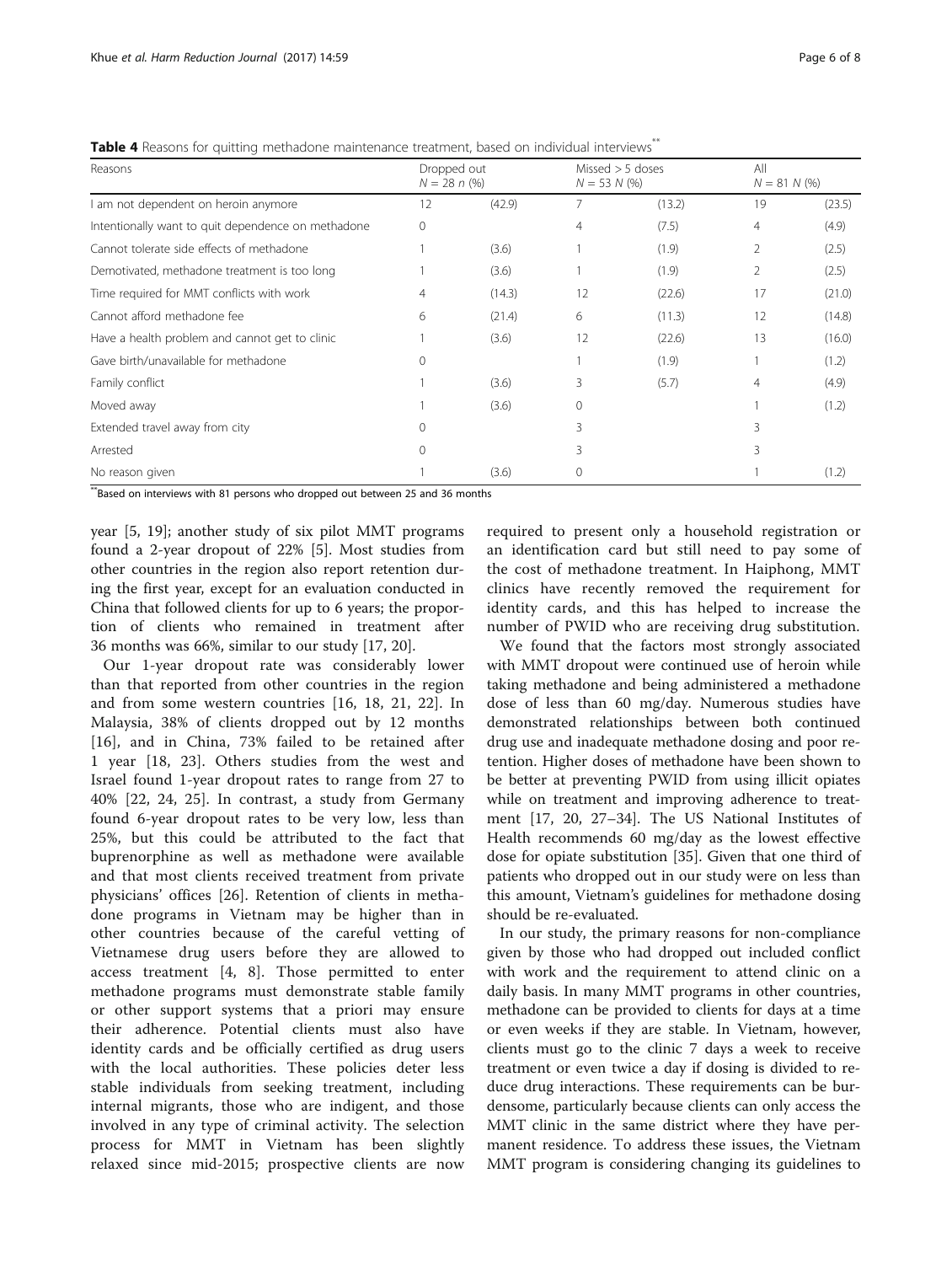make buprenorphine available which could allow clients to come for refills every several weeks. [\[36\]](#page-7-0). In addition, Vietnam may also start using electronic patient cards or fingerprint scanning to help track patients between clinics and thereby allow them to receive methadone at a variety of sites. Other means of improving adherence could involve co-location of MMT and other health services, including HIV treatment clinics [\[14](#page-7-0), [37](#page-7-0)]. Better integration of health services in Vietnam has been found to improve quality of life, satisfaction with services, and improved retention on ART among those who were HIV infected [\[37](#page-7-0), [38](#page-7-0)].

Many participants in our study who dropped out also mentioned that the \$15 monthly co-payment was excessively burdensome. Overall, Vietnam is experiencing a national shortfall in funding for HIV-related services, including those for PWID [[14](#page-7-0), [39\]](#page-7-0). To help off-set deficits, the provinces, which are responsible for running the MMT clinics and paying for staff, can levy a fee on clients; the methadone itself is provided by the national government. Part of the rationale for the fee was based on estimating that \$15 was less than 5% of what most PWID spent on illicit opiates per month. In addition, an evaluation during the initial rollout of MMT in Haiphong found that among clients surveyed, \$15 per month was considered acceptable [\[14\]](#page-7-0). However, these costs need to be included in out-of-pocket health care costs which may also need to be paid by PWID and their families, given the considerable level of co-morbidity among drug users [\[40](#page-7-0)]. The greater integration of MMT with other health services, as well as a sliding scale for co-payment, have been suggested as a way to address the economic burden of treatment [\[40](#page-7-0)].

Our study had several limitations. We found it difficult to trace clients who had permanently dropped out and were only able to interview one quarter of them, resulting in a loss of representativeness. The majority of clients whom we traced were those who had missed more than five consecutive doses and had re-entered the program; these persons may be fundamentally different from those who have permanently discontinued treatment. Clients were asked structured questions about reasons for dropping out which did not allow us to explore these or other issues that may have been of equal or greater importance.

Nevertheless, we demonstrated that 3-year retention rates were high among the MMT clients in Haiphong and were able to identify several factors that could have an important impact on the long-term efficacy of methadone treatment. Programs should consider sliding fees for co-payment, so that clients should not be expected to subsidize the cost of running the clinics, preventing them from being able to continue treatment. Making methadone available to stable clients for longer periods

of time would facilitate job retention and travel. The use of electronic record systems, linking of facilities, and unique identification of clients would allow those in treatment to receive care throughout the province or the country, further enabling retention. These changes, as well as removing the barriers to being eligible to receive methadone in the first place, could go a long way in improving the number of PWID who can receive opiate substitution therapy. This would reduce the substantial burden not only of drug use but also of the HIV epidemic in Vietnam.

# Conclusion

By 3 years, one third of patients under methadone treatment had permanently dropped out. Ensuring that methadone dosing is adequate, reconsidering the co-payment fee, and allowing methadone up to several days so clients can maintain their jobs could improve retention. Introducing buprenorphine in the program would be a good alternative to overcome the weak points above of methadone.

#### Abbreviations

aOR: Adjusted odds ratio; MMT: Methadone maintenance therapy; OR: Odds ratio; PWID: Persons who inject drugs; USD: US dollars; VND: Vietnam Dong

#### Acknowledgements

The authors gratefully thank the Hai Phong Provincial AIDS Centers and the Hai Phong University of Medicine and Pharmacy for their valuable contribution to the data collection.

#### Funding

This study was supported by the US Centers for Disease Control National Center for HIV/AIDS, Viral Hepatitis, STD, and TB Prevention (5U2GPS001468-05) and the University of California, San Francisco's International Traineeships in AIDS Prevention Studies program (NIMH R25MH064712).

#### Availability of data and materials

The study team commits to make the data available in hard copy and electronically upon request.

#### Authors' contributions

PMK designed the study, supervised the data collection, led the data analysis, and drafted the manuscript. NTT participated in the coordination of the data collection, supervised the data collection, and also participated in the data analysis. DTTM coordinated the research activities between the methadone clinics and participated in the result interpretation. PVT participated in the study design, interpretation of the results, and manuscript writing. PVH participated in study design and manuscript writing. VMT participated in the study design, questionnaire construction, interpretation of the results, and manuscript writing. PVH participated in study design and manuscript writing. CL guided the design of the study and submission of protocols for ethical review, assisted with the data analysis and interpretation, and chaired the manuscript writing. All authors read and approved the final manuscript.

# Ethics approval and consent to participate

The protocol was approved by the Committee on Human Subjects of the University of California, San Francisco; the Institutional Review Board of the Haiphong University of Medicine and Pharmacy; and the US Centers for Disease Control Global AIDS Program Associate Director of Science. Cases and controls (in the nested case-control study) provided written informed consent to complete a questionnaire and to have their medical records abstracted.